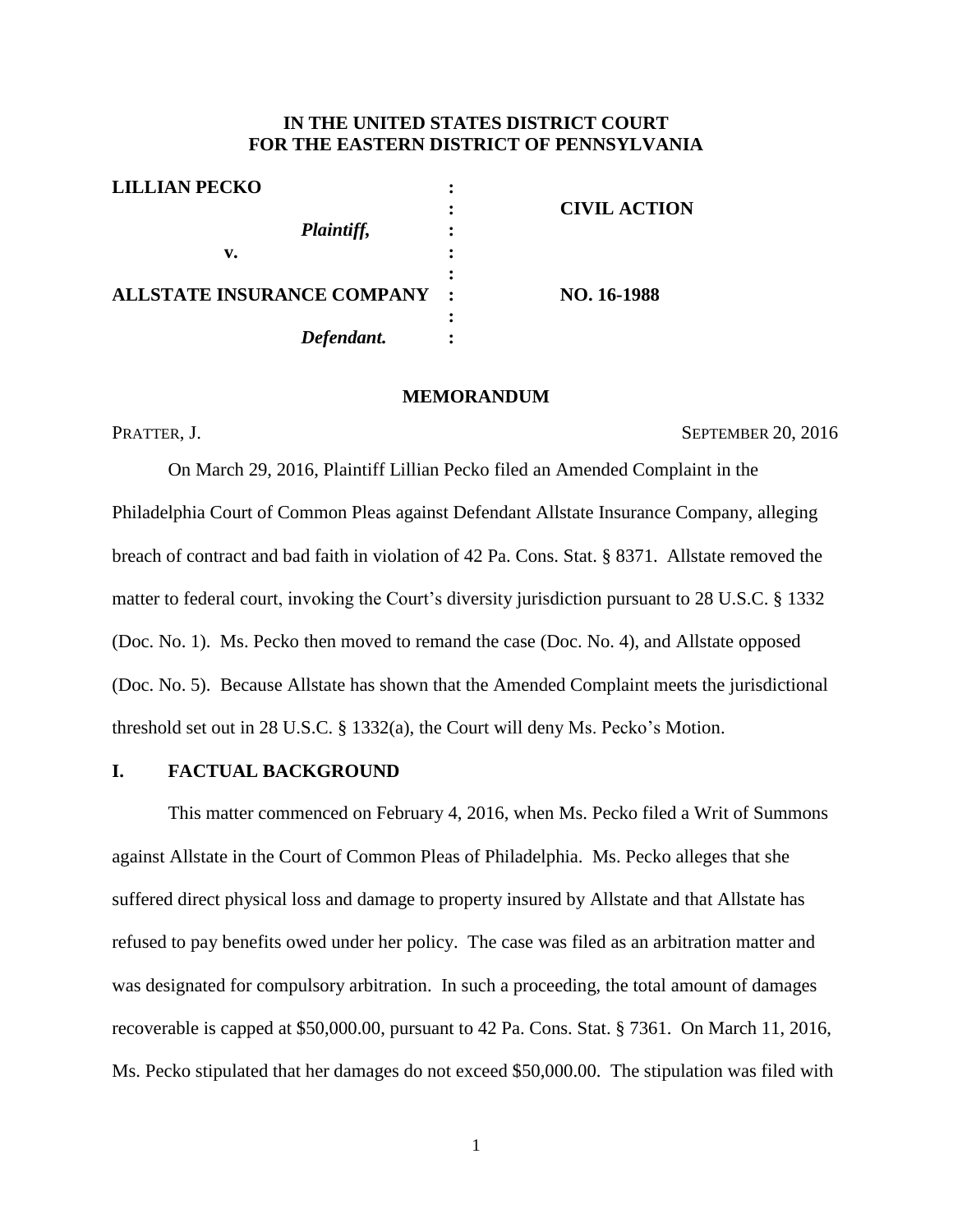the Court of Common Pleas on March 14, 2016 and was signed by counsel for both parties. Thereafter, Ms. Pecko filed and served her Amended Complaint.

Count I of the Amended Complaint alleges breach of contract, and Ms. Pecko demands "judgment against [Allstate] in an amount not in excess of \$50,000.00, together with interest and court costs." Am. Compl. ¶ 14 *ad damnum clause* (Doc. No. 5, Ex. B). Count II of the Amended Complaint alleges bad faith, and Ms. Pecko "demands judgment . . . in an amount not in excess of \$50,000.00, together with interest, court costs, counsel fees and damages for delay." Am. Compl. ¶ 18 *ad damnum clause*. In conjunction with the bad faith claim, Ms. Pecko also demands punitive damages. Am. Compl. ¶ 18. Ms. Pecko attached estimates for dwelling and content damages to her Amended Complaint. The aggregate total of the various estimates is \$136,905.20. Am. Compl. Ex. A.

On April 27, 2016, Allstate removed the case to federal court, asserting that this Court has diversity jurisdiction. Ms. Pecko then filed this Motion, arguing that the amount in controversy does not meet the \$75,000 threshold for diversity jurisdiction set out in 28 U.S.C.  $§ 1332(a).<sup>1</sup>$ 

### **II. LEGAL STANDARD**

l

Pursuant to 28 U.S.C. § 1441, a defendant may remove any civil action brought in state court to federal district court if the district court would have had original jurisdiction over the plaintiff's claims. 28 U.S.C. § 1441(a). "Federal courts are courts of limited jurisdiction. They possess only that power authorized by Constitution and statute." *Kokkonen v. Guardian Life Ins. Co. of Am.*, 511 U.S. 375, 377 (1994). District courts have diversity jurisdiction over claims

Ms. Pecko only contests the amount in controversy and does not dispute that the parties are diverse.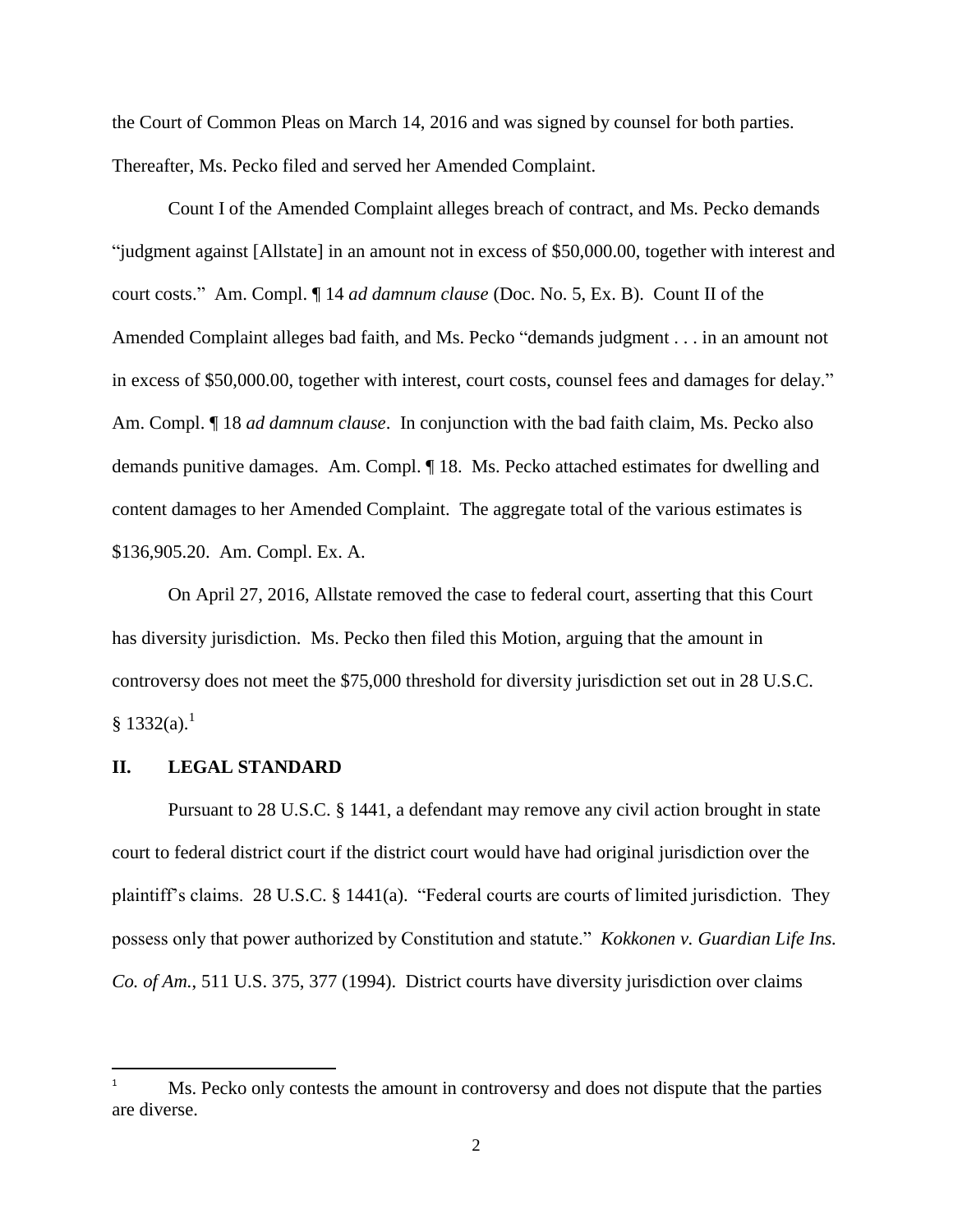valued at more than \$75,000 between "citizens of a State and citizens or subjects of a foreign state." 28 U.S.C. § 1332(a).

The party seeking federal jurisdiction through removal has the burden of showing that the case is properly before the federal court. *Frederico v. Home Depot*, 507 F.3d 188, 193 (3d Cir. 2007); *see also Samuel-Bassett v. KIA Motors Am., Inc.*, 357 F.3d 392, 396 (3d Cir. 2004). A defendant's right to remove a case is determined according to the plaintiff's pleading at the time of the notice of removal. *Angus v. Shiley*, 989 F.2d 142, 145 (3d Cir. 1993).

When a district court considers a motion to remand, "28 U.S.C. § 1441 is to be strictly construed against removal so that the Congressional intent to restrict federal diversity jurisdiction is honored." *Samuel-Bassett*, 357 F.3d at 396 (internal citation omitted). If a court cannot definitively establish the amount in controversy from the face of the complaint, the court should look to "the facts alleged in the defendant's notice of removal or to proofs offered in support of jurisdiction once it has been called into question." *Bailey v. J.B. Hunt Transp., Inc.*, No. 06-240, 2007 WL 764286, at \*3 (E.D. Pa. Mar. 8 ,2007) (quoting *Int'l Fleet Auto Sales, Inc. v. Nat'l Auto Credit,* No. 97-1675, 1999 WL 95258, at \*3 (E.D. Pa. Feb. 22, 1999)); *see also Hodges v. Walgreens*, No. 12-1162, 2012 WL 1439080, at \*1 (E.D.Pa. Apr. 26, 2012) (establishing that in addition to the complaint and notice of removal, courts may also consider submissions related to the plaintiff's motion to remand when determining whether the amount in controversy has been met).

### **III. DISCUSSION**

Courts in this District apply the "legal certainty" test adopted by the Third Circuit Court of Appeals in *Samuel-Bassett* when determining whether the amount in controversy exceeds \$75,000. Under this standard, "the suit must be dismissed" only if "from the face of the

3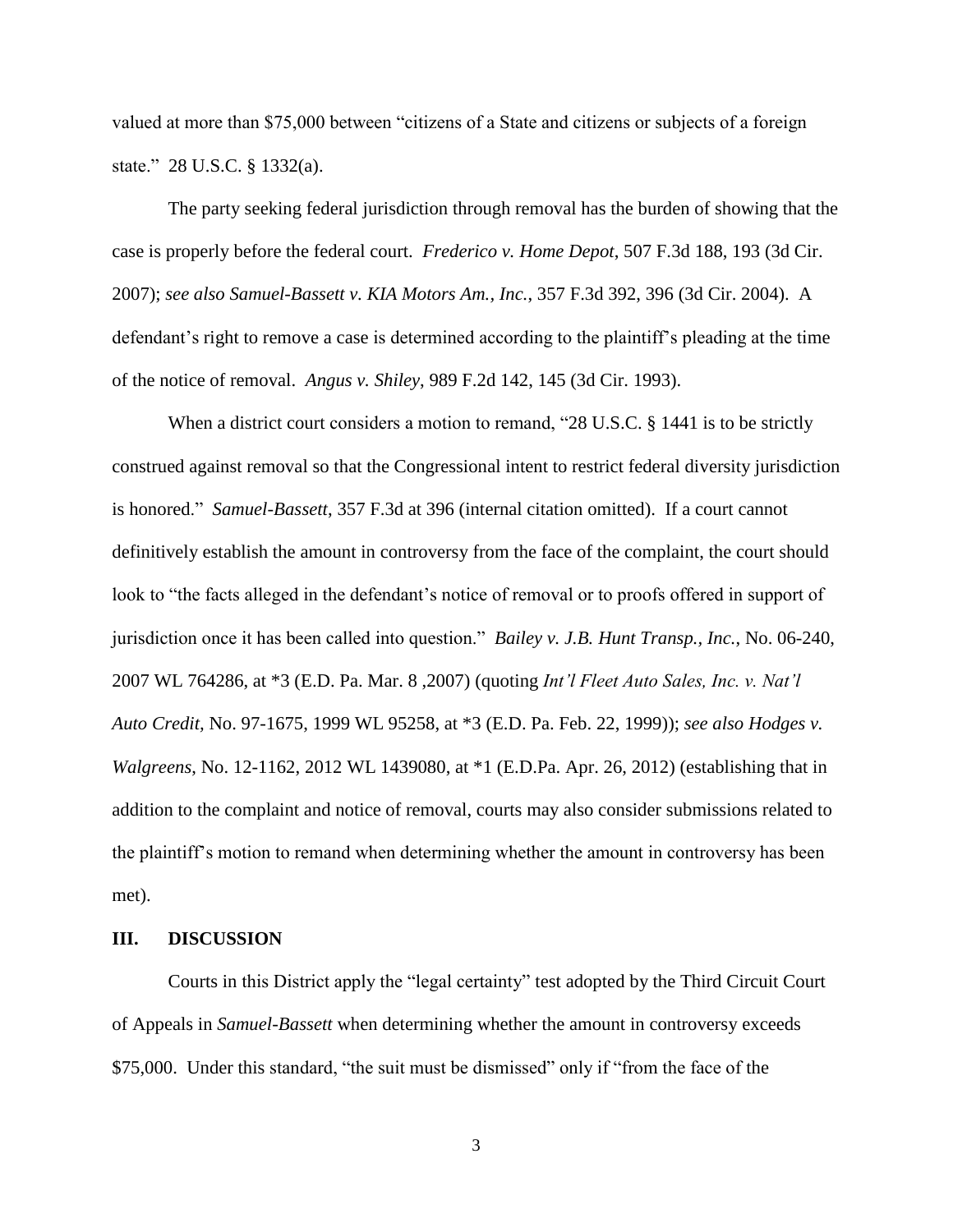pleadings, it is apparent, to a legal certainty, that the plaintiff cannot recover the amount claimed, or if, from the proofs, the court is satisfied to a like certainty that the plaintiff never was entitled to recover that amount." *Samuel-Bassett*, 357 F.3d at 397 (quoting *St. Paul Mercury Indemnity Co. v. Red Cab Co.*, 303 U.S. 283, 289 (1938)). In *Morgan v. Gay*, the Third Circuit Court of Appeals specifically addressed how district courts should apply the legal certainty test in cases where the plaintiff expressly limits the amount in controversy to an amount less than the threshold required for federal jurisdiction. 471 F.3d 469, 474-75 (3d Cir. 2006). The Third Circuit Court of Appeals explained that: (1) the party seeking to establish federal jurisdiction must prove to a legal certainty that the amount in controversy exceeds the statutory threshold; (2) a plaintiff, if permitted by state law, may limit his or her monetary claims to avoid the amount in controversy threshold; and (3) the plaintiff's pleadings are not dispositive as to the amount in controversy, and courts must analyze the claims to determine the amount really at stake in the case. *Id.* at 474-75. The test set forth in *Morgan* applies in cases where, as here, a plaintiff's *ad damnum* clause<sup>2</sup> limits the amount in controversy to less than the jurisdictional threshold. *See Frederico*, 507 F.3d at 196-97.

Ms. Pecko sets forth two arguments for why the Court must grant her Motion to Remand. First, Ms. Pecko asserts that cases subject to compulsory arbitration pursuant to 42 Pa. Cons. Stat. § 7361 may not be removed because a plaintiff's damages in such cases are capped at \$50,000. Second, Ms. Pecko argues that remand is appropriate because she properly limited her claimed damages to below the jurisdictional threshold by capping damages at \$50,000 in the *ad damnum* clauses of her Amended Complaint. Allstate argues that cases subject to compulsory arbitration pursuant to 42 Pa. Cons. Stat. § 7361 are properly subject to removal because

l

<sup>2</sup> An *ad damnum clause* is a prayer for relief stating the amount of damages claimed. *Ad damnum clause, Black's Law Dictionary* (10th ed. 2014).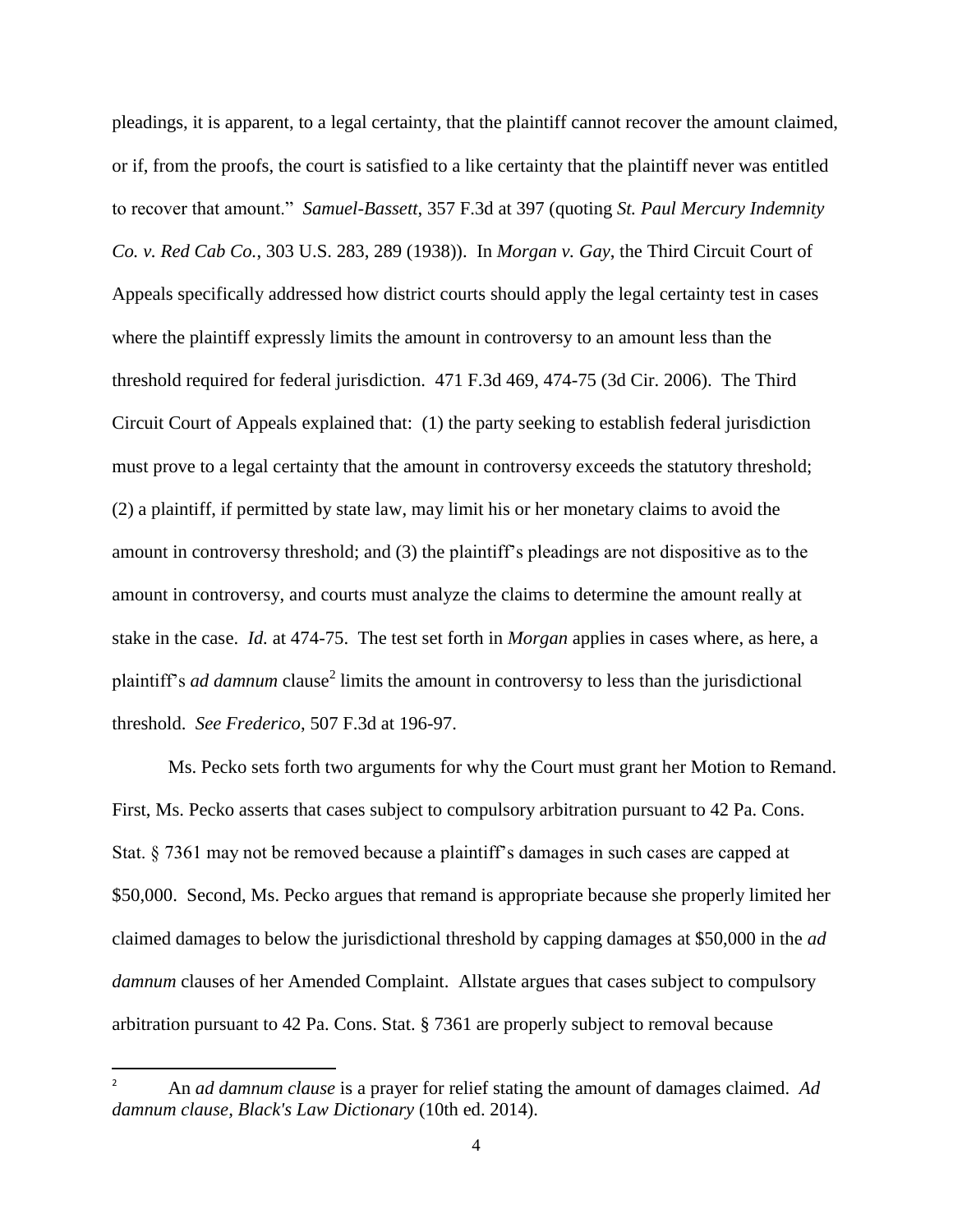Ms. Pecko could seek more than \$50,000 in any prospective appeal of an arbitral award. Allstate further argues that the amount in controversy is met because Ms. Pecko (1) attached to her Amended Complaint invoices showing estimated damages of \$136,905.20 and (2) is seeking punitive damages.

A number of courts in this District suggest that, in cases subject to § 7361, a defendant cannot establish an amount in controversy exceeding \$75,000 "because [a] Plaintiff's damages are capped at \$50,000 under the compulsory arbitration statute." *Howard v. Allstate Ins. Co.*, No. 06-4017, 2006 WL 2818479, at \*2 (E.D. Pa. Sept. 28, 2006); *see also Espinosa v. Allstate Ins. Co.*, No. 07-746, 2007 WL 1181020, at \*3 (E.D. Pa. Apr. 16, 2007). Section 7361, however, "nowhere explicitly limits the damages the plaintiff may ultimately recover." *Wilson v. Walker*, 790 F. Supp. 2d. 406, 409 (E.D. Pa. 2011). Further, Pennsylvania courts have not interpreted § 7361 as creating a statutory \$50,000 damages cap. *Id.* In fact, Pennsylvania courts have consistently "held that in any *de novo* trial after arbitration, the plaintiff may seek more than \$50,000 in damages." *Id.* (citing *Vanden-Brand v. Port Auth. of Allegheny Cty.*, 936 A.2d 581, 584 (Pa. Commw. 2007)). This Court is persuaded by the courts in this District finding that § 7361 "merely creates a jurisdictional trigger and is not a substantive recovery limit." *Hodges*, 2012 WL 1439080, at \*3 (citing *Robert Half Int'l, Inc. v. Marlton Techs., Inc.*, 902 A.2d 519, 529 (Pa. Super. 2006)); *see also Wilson*, 790 F. Supp. 2d. at 409. Accordingly, the Court will not treat the fact that § 7361 caps damages at \$50,000 as dispositive and will look to other evidence to determine if Allstate can meet its burden "to prove to a legal certainty that the complaint exceeds the statutory amount in controversy requirement." *Morgan*, 471 F.3d at 475.

The Third Circuit Court of Appeals has made clear that, while "the plaintiff is the master of her own claim and thus may limit [her] claims to avoid federal subject matter jurisdiction," the

5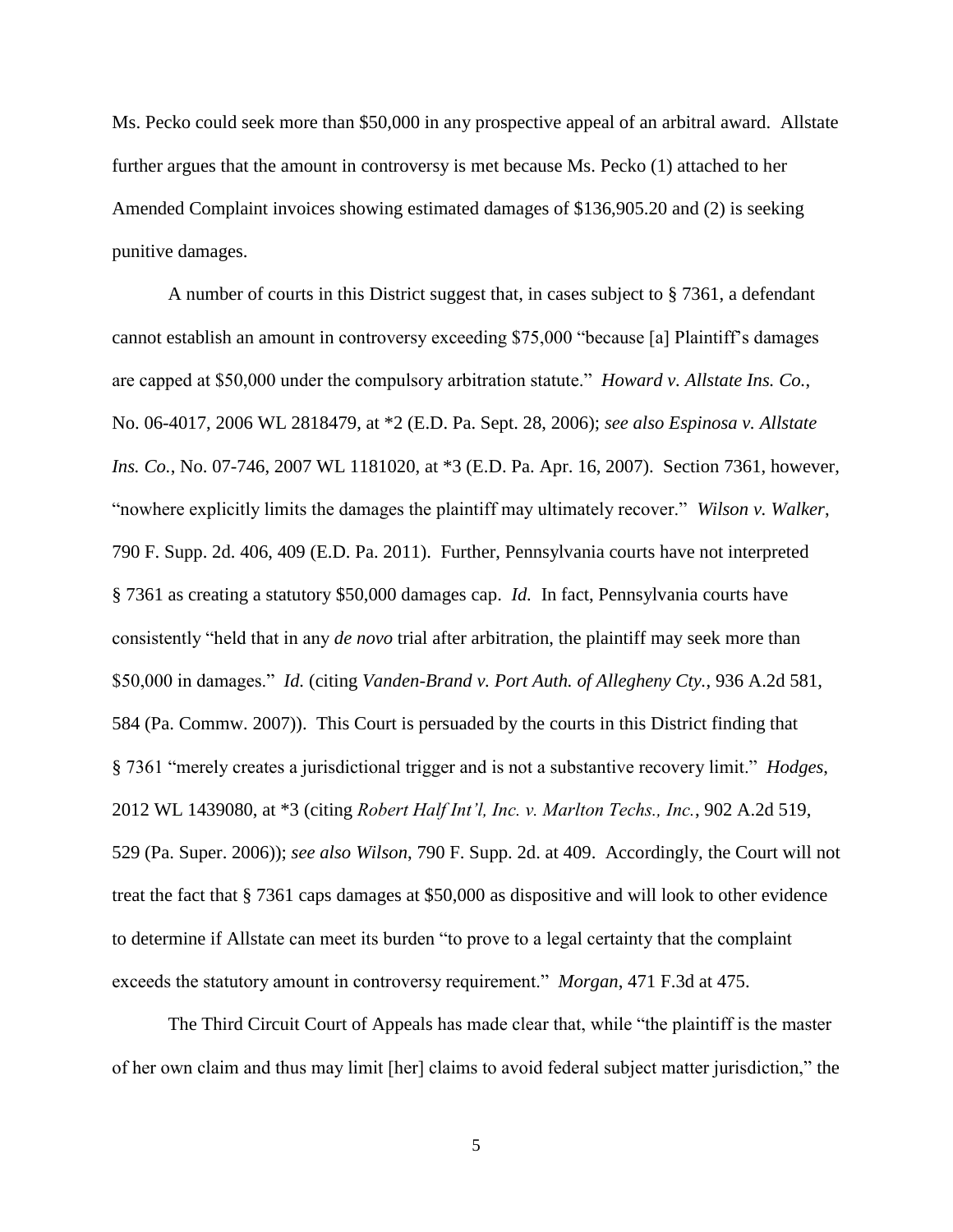proponent of federal jurisdiction still has the opportunity to show "to a legal certainty[] that the amount in controversy *exceeds* the statutory threshold." *Frederico*, 507 F.3d at 195-96 (internal quotation marks and citation omitted) (emphasis in original). Because Pennsylvania state law permitted Ms. Pecko to limit her monetary claims, *see* 42 Pa. Cons. Stat. § 7361; Pa. R. Civ. Pro. 1021(c), the Court will now look to whether Ms. Pecko's "actual monetary demands in the aggregate exceed the threshold, irrespective of whether [Ms. Pecko] states that the demands do not." *Morgan*, 471 F.3d at 474-75.

Ms. Pecko's Amended Complaint features multiple *ad damnum* clauses seeking damages not in excess of \$50,000.00. Ms. Pecko's Amended Complaint, however, states:

Despite submission of reasonable proof and demand for full and complete payment with respect to Plaintiff's Loss, Defendant has not paid to Plaintiff all of the policy benefits to which she is entitled under the Policy, including but not limited to Additional Living Expenses, the costs to clean, store and or [sic] replace some of the personal contents, and the cost to replace the liner of the heater, the cost to replace the gas boiler, as well as [sic] cost to repair and restore the building to its pre loss condition. A true and correct copie [sic] of the estimates of the damages to Plaintiff's damages [sic] are attached hereto as Exhibit "A"

Am. Compl.  $\P$  12. Exhibit A to the Amended Complaint consisted of invoices totaling \$136,905.20 of damages associated with Ms. Pecko's claims. These facts stand in clear contrast to recent cases in this District holding that a defendant did not meet the burden to show the amount in controversy exceeded the \$75,000 limit. *See, e.g.*, *Lewis-Hatton v. Wal-Mart Sores E., LP*, No. 13-7619, 2014 WL 502367, at \*3 (E.D. Pa. Feb. 7, 2014) (finding defendant did not meet burden where defendant only pointed to plaintiff's failure to stipulate "that the amount in controversy is less than \$50,000 or \$75,000"); *Coates v. Nationwide Ins. Co.*, No. 12-4031, 2012 WL 4068437, at \*4 (E.D. Pa. Sept. 14, 2012) (finding defendant did not meet burden where complaint was silent on amount of benefits plaintiff was entitled to under insurance policy and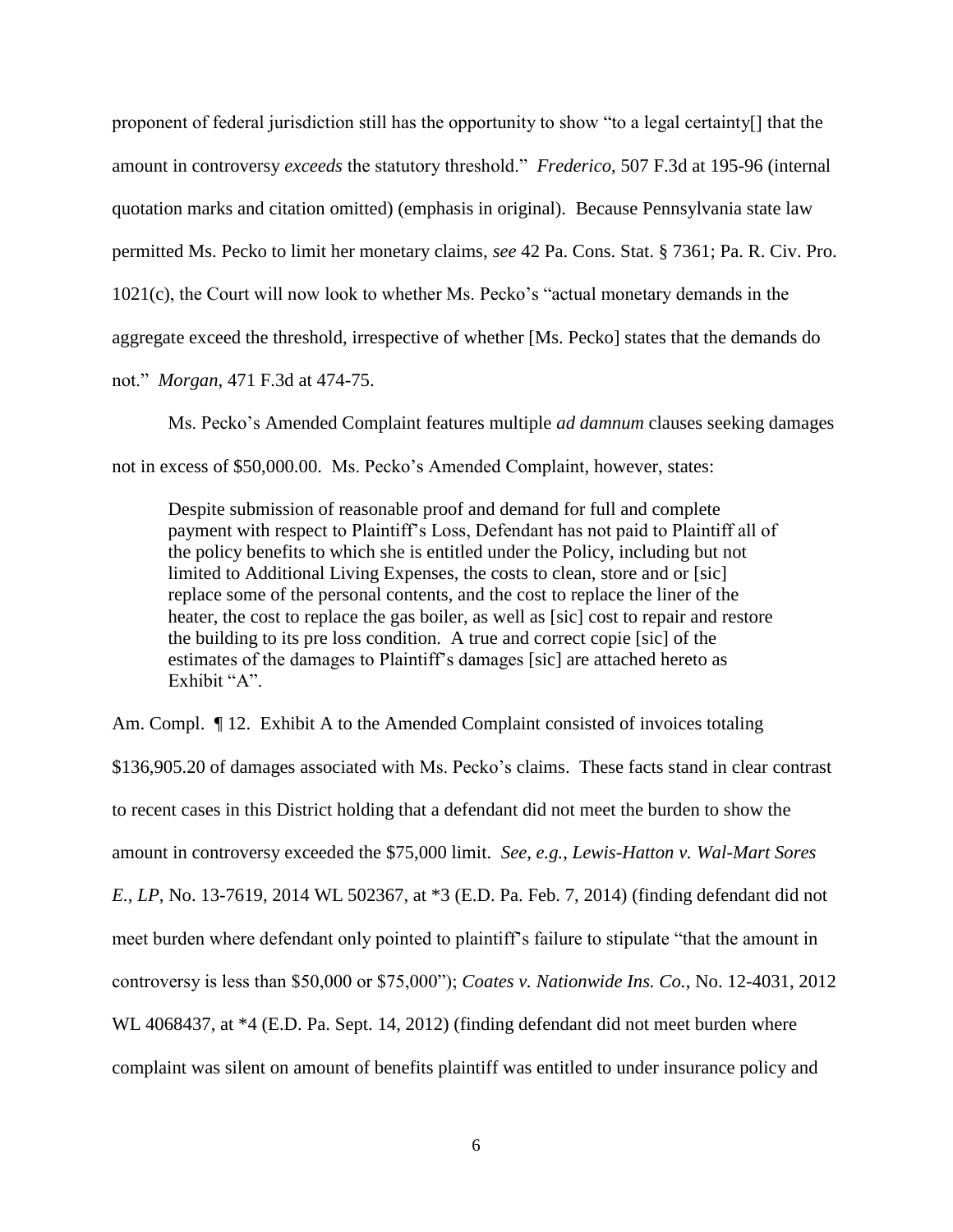parties did not dispute the policy provided for \$15,000 in coverage); *Hodges*, 2012 WL 1439080, at \*4 (finding defendant did not meet burden where defendant failed to offer any support for speculation that plaintiff's injuries exceeded \$75,000). Here, Allstate has met its heightened burden to prove to a legal certainty that the amount in controversy exceeds \$75,000 because Ms. Pecko, in her own Amended Complaint, submitted proof that her damages exceeded \$75,000.

Further, Ms. Pecko's bad faith claim in Count II of the Amended Complaint seeks punitive damages against Allstate for its alleged violation of 42 Pa. Cons. Stat. § 8371. A district court must consider punitive damages when calculating the amount in controversy unless the claim for punitive damages is frivolous. *See Frederico*, 507 F.3d at 199; *Golden ex rel. Golden v. Golden*, 382 F.3d 348, 355 (3d Cir. 2004). Here, Ms. Pecko's claim for punitive damages is not frivolous because they are provided for by 42 Pa. Cons. Stat. § 8371. *See Golden*, 382 F.3d at 355. While a claim for punitive damages alone is too speculative to push the amount in controversy over the jurisdictional threshold, *see, Coates*, 2012 WL 4068437 at \*4, the Court finds that, in conjunction with estimated damages of \$136,905.20, Ms. Pecko's claim for punitive damages weighs in favor of a determination that the amount in controversy requirement is met in this case.

#### **IV. CONCLUSION**

For the foregoing reasons, the Court will deny Plaintiff's Motion to Remand.

\* \* \*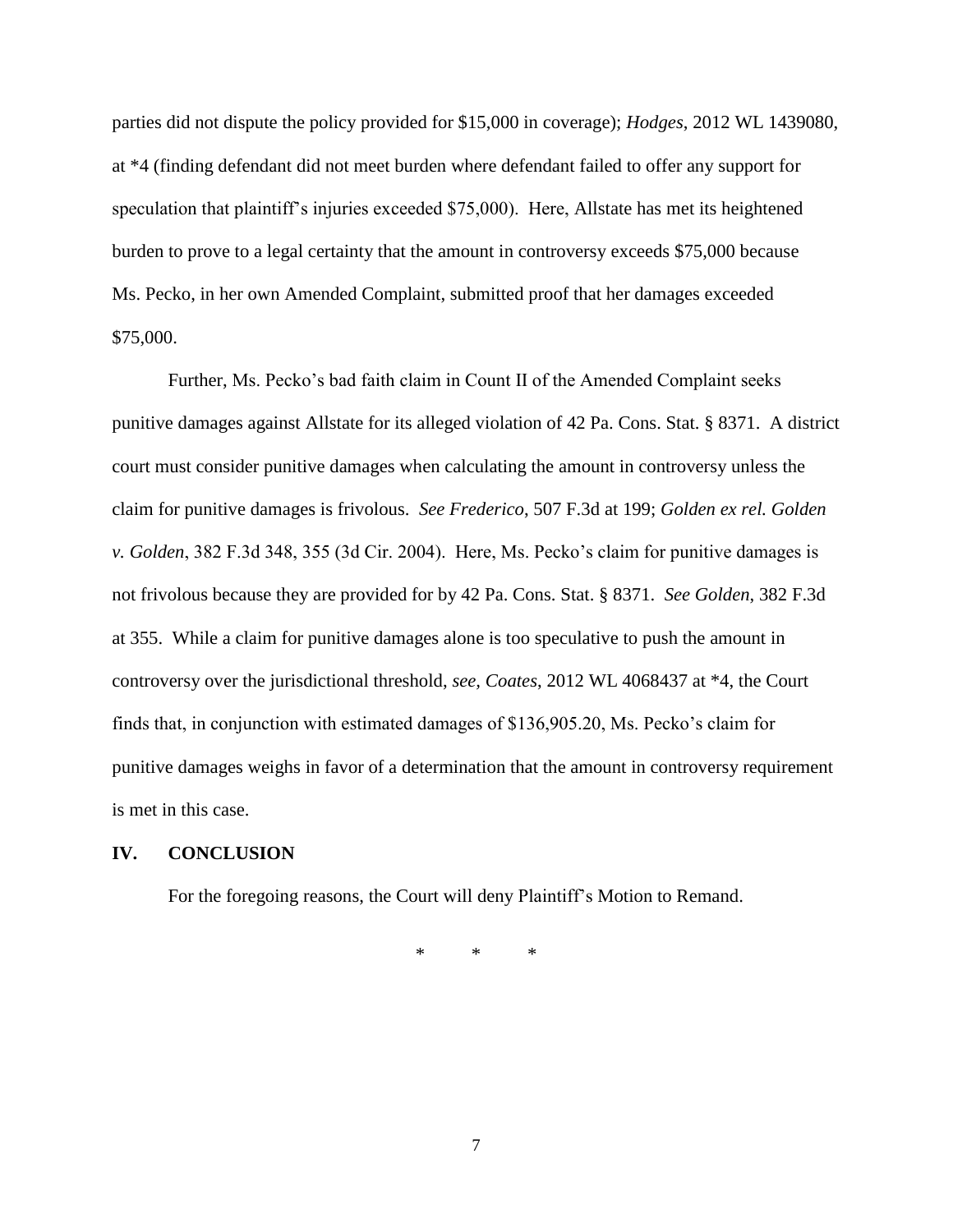An appropriate Order follows.

BY THE COURT:

S/Gene E.K. Pratter GENE E.K. PRATTER United States District Judge